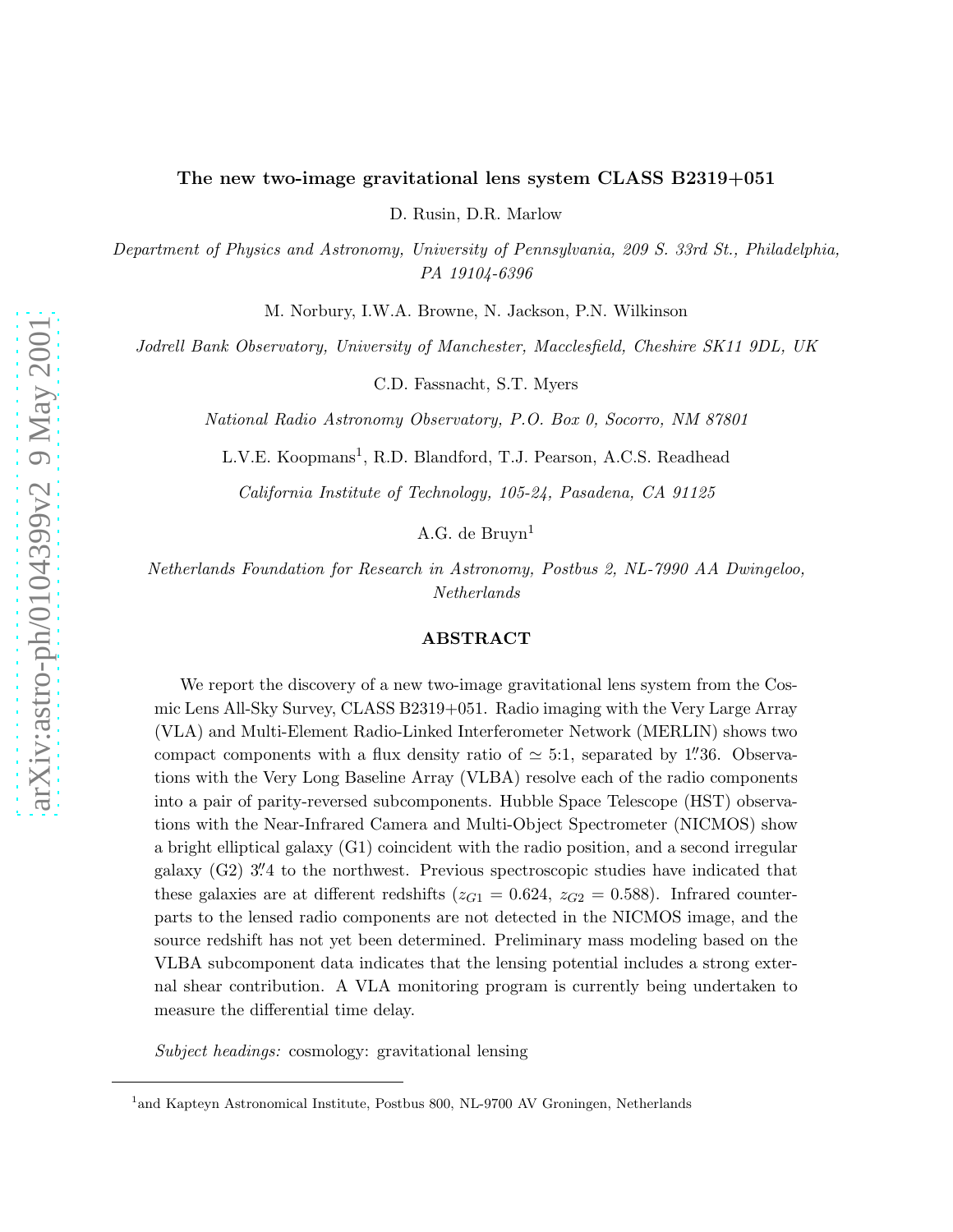### 1. Introduction

The Cosmic Lens All-Sky Survey (CLASS; Myers et al. 1995, 1999) seeks to discover new cases of gravitational lensing among flat-spectrum radio sources, and ultimately produce the largest and best studied sample of radio-selected lenses. CLASS builds upon the success of the Jodrell-VLA Astrometric Survey (JVAS; Patnaik et al. 1992; Browne et al. 1998; Wilkinson et al. 1998; King et al. 1999) and extends the search to weaker flux densities. The gravitational lens systems discovered by JVAS and CLASS are powerful tools for investigating a wide range of astrophysical and cosmological problems. First, arcsecond-scale lenses directly probe the inner several kiloparsecs of galaxies at intermediate redshift (Kochanek 1991), and can place vital constraints on their mass distributions. These studies indicate that the mass profiles of early-type lensing galaxies are close to isothermal (e.g., Kochanek et al. 1995; Cohn et al. 2001; Rusin & Ma 2001). Second, measured time delays between the images of a lensed source, when combined with a well-constrained mass model, allow for a determination of the Hubble constant (Refsdal 1964). Thus far time delays have been measured for seven gravitational lens systems (Schechter et al. 1997; Kundic et al. 1997; Lovell et al. 1998; Wisotzki et al. 1998; Biggs et al. 1999; Fassnacht et al. 1999b; Koopmans et al. 2000) and favor a Hubble constant of  $H_0 = 74 \pm 8 \text{ km s}^{-1} \text{ Mpc}^{-1}$ , assuming a flat cosmological model with  $\Omega_{\Lambda} = 0.7$  (Koopmans & Fassnacht 1999). Third, the lensing rate in a systematic survey can place upper limits on the cosmological constant (Turner, Ostriker & Gott 1984; Turner 1990). Recent analyses favor  $\Omega_{\Lambda} \leq 0.65$  for flat cosmologies (Kochanek 1996; Falco, Kochanek & Muñoz 1998; Quast & Helbig 1999).

Sources in the first two phases of CLASS were selected from the 87GB 5 GHz catalog (Gregory & Condon 1991), with  $S_5 \geq 25$  mJy and spectral index  $\alpha \geq -0.5$  (where  $S_{\nu} \propto \nu^{\alpha}$ ) between 5 GHz and the 327 MHz Westerbork Northern Sky Survey (WENSS; Rengelink et al. 1997) or the 365 MHz Texas Survey (Douglas et al. 1996). Recently, the sources in the CLASS sample were reselected using the 5 GHz GB6 catalog (Gregory et al. 1996) and the 1.4 GHz NRAO VLA Sky Survey (NVSS; Condon et al. 1998), with a 5 GHz cutoff of 30 mJy and spectral index  $\alpha \ge -0.5$  between 1.4 and 5 GHz. Spectral selection helps make CLASS a powerful and efficient lens survey. The flat-spectrum CLASS sample is dominated by sources with intrinsically compact morphologies, which eases the identification of lenses and simplifies calculations of the statistical lensing rate. Furthermore, compact sources tend to be variable, thereby making possible the measurement of time delays from the lightcurves of lensed images.

The CLASS sample was observed using the Very Large Array (VLA) in A configuration at 8.4 GHz, which offers a resolution of  $\simeq 250$  mas. Observations of 3C286 were used to set the flux density scale. The VLA data were calibrated in the Astronomical Image Processing System (AIPS), and mapped using an automated script within the imaging package DIFMAP (Shepherd 1997). The data were then modeled with Gaussian components, which provides a quantitative description of the observed radio morphology. Sources modeled with multiple compact components are selected as preliminary lens candidates. These candidates are followed up with high resolution radio observations using the Multi-Element Radio-Linked Interferometer Network (MERLIN; res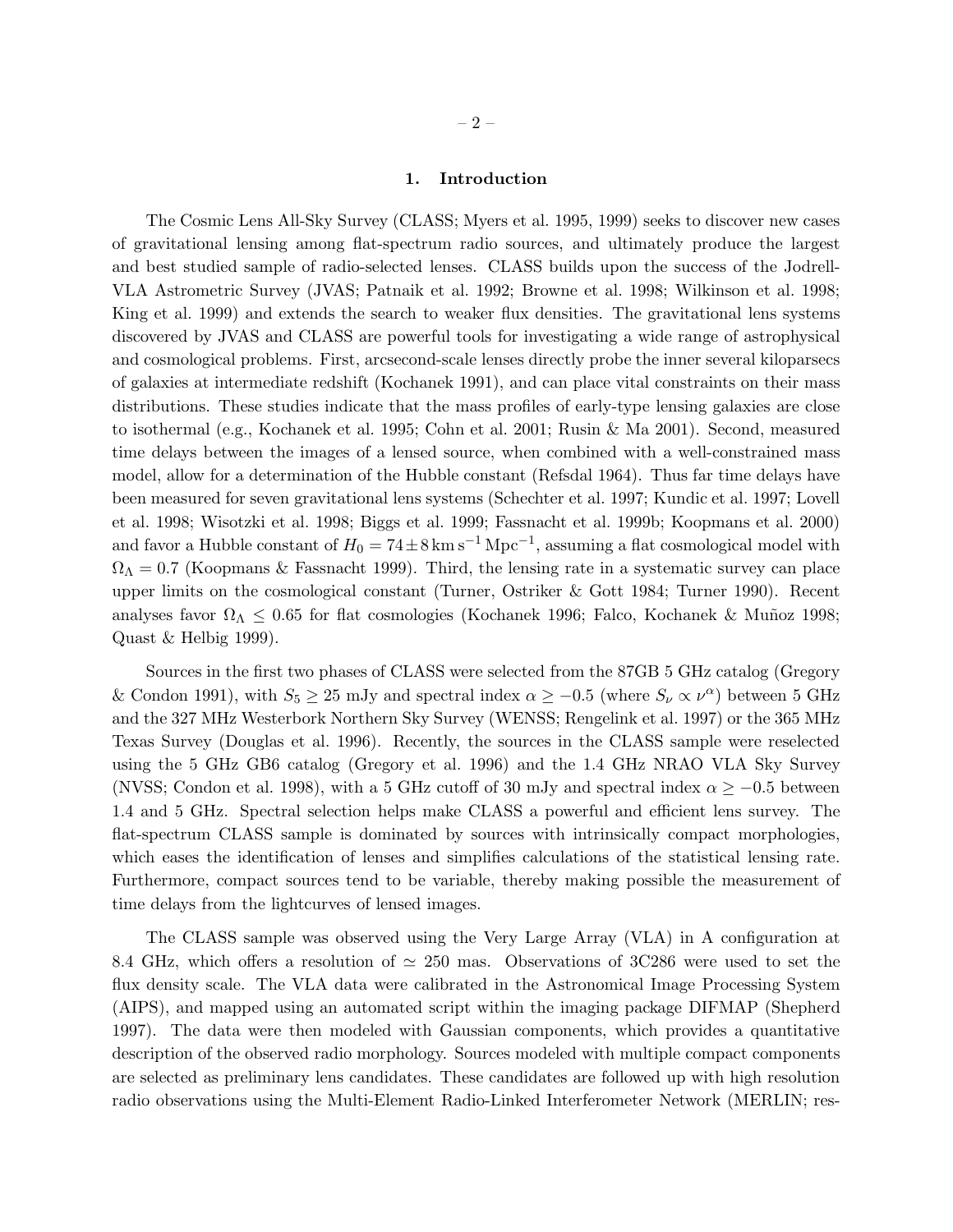olution of  $\simeq$  50 mas at 5 GHz), and then the Very Long Baseline Array (VLBA; resolution of  $\simeq$  5 mas at 5 GHz) for the few surviving sources. The vast majority of the lens candidates are rejected on surface brightness and morphological grounds, and are instead shown to be core-jet sources. Candidates survive the radio filter if their components have compact or correlated structure at the milliarcsecond scale. These are then followed up further with optical and/or near-infrared imaging and spectroscopy.

CLASS survey observations of over 13000 sources were conducted in four phases (CLASS 1–4) from spring 1994 to summer 1999, and are now complete. The first phase of CLASS observations (CLASS–1) has yielded five new lens systems: B0128+437 (Phillips et al. 2000), B0712+472 (Jackson et al. 1998), B1600+434 (Jackson et al. 1995), B1608+656 (Myers et al. 1995) and B1933+503 (Sykes et al. 1998). The second series of observations (CLASS–2) has produced another five lenses: B0739+366 (Marlow et al. 2001), B1127+385 (Koopmans et al. 1999), B1555+375 (Marlow et al. 1999b), B2045+265 (Fassnacht et al. 1999a), and the one presented in this paper, B2319+051. Two additional lens systems have recently been discovered during the third phase of CLASS observations (CLASS–3): B1152+199 and B1359+154 (Myers et al. 1999; Rusin et al. 2000). Radio follow-up observations of the remaining CLASS–3 and CLASS–4 candidates are nearly complete.

Here we report the discovery of a new two-image gravitational lens from CLASS–2: B2319+051. In section 2 we describe radio observations of the system with the VLA, MERLIN and VLBA. Section 3 presents near-infrared imaging with the Hubble Space Telescope. Preliminary mass modeling of B2319+051 is described in Section 4. Section 5 summarizes our results and discusses future work.

## 2. Radio Observations

B2319+051 was observed on 1995 August 13 during the second phase of the CLASS survey observations. The 8.4 GHz discovery snapshot map has an rms noise of 330  $\mu$ Jy/beam and is displayed in Fig. 1. The source consists of two compact components with flux densities of  $27.4 \pm$ 0.3 mJy (A) and  $5.0 \pm 0.3$  mJy (B) in a north-south orientation, separated by 1''36. Follow-up VLA 1.4, 5, 8.4 and 15 GHz A configuration observations were performed on 1999 July 29 to investigate the spectral properties of the radio components. The flux density scale was set by observations of the calibrator source J2355+498. The VLA data sets were calibrated in AIPS using the standard procedure and analyzed in DIFMAP. In each case the visibility data were fit to a pair of compact Gaussian components using several iterations of model-fitting and phase-only selfcalibration (solution interval of 0.5 min). The component flux densities are given in Table 1, and the radio spectra are plotted in Fig. 2. The radio spectra exhibit striking similarity, with overall spectral indices between 1.4 and 15 GHz of  $\alpha_{1.4}^{15} = -0.66 \pm 0.01$  (A) and  $\alpha_{1.4}^{15} = -0.61 \pm 0.05$  (B), respectively. This argues against the identification of A and B as either two independent quasars or components of a core-jet structure. However, nearly identical radio spectra would be expected for images of a gravitationally lensed source.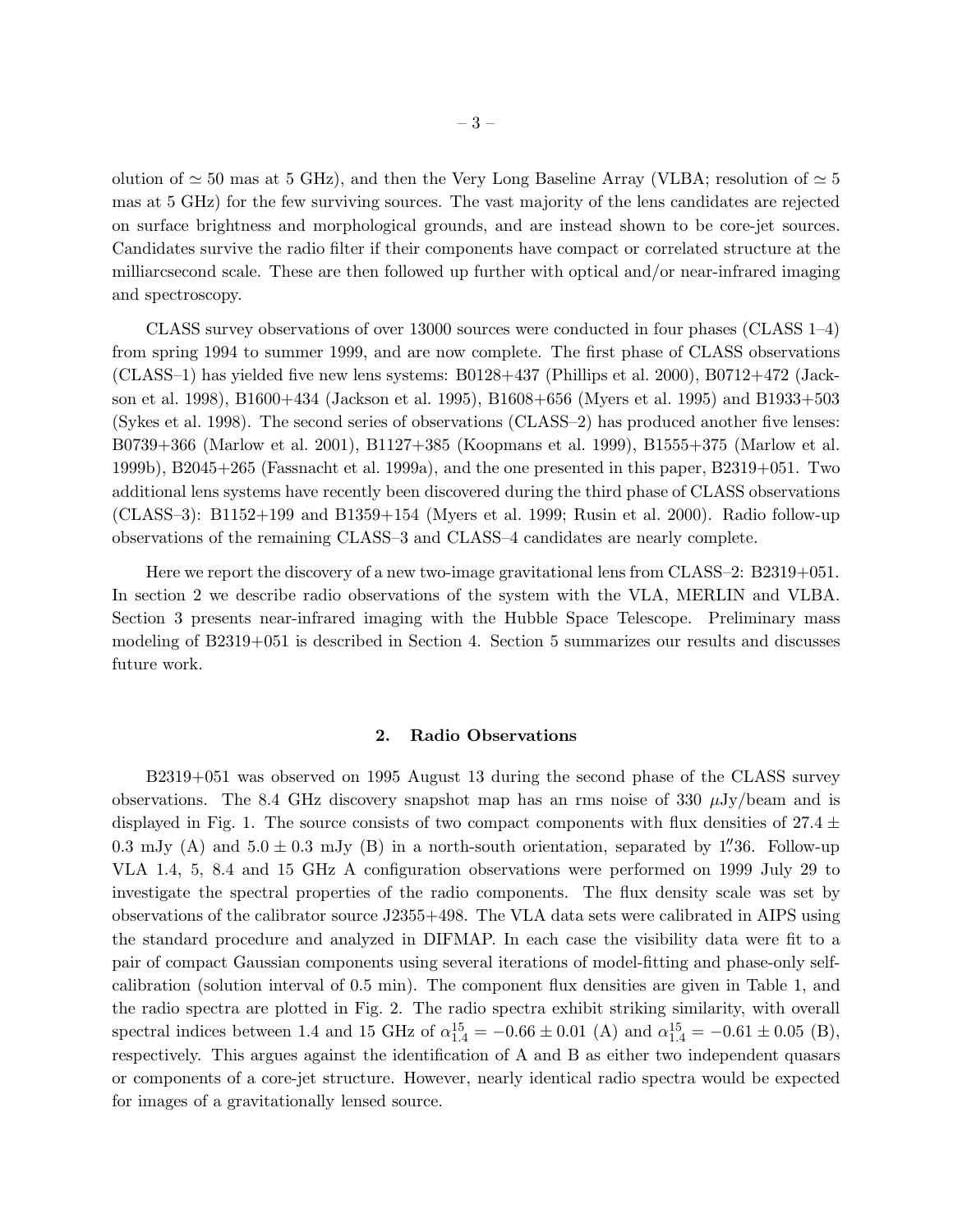MERLIN 5 GHz observations of B2319+051 were performed on 1996 December 26 for a total integration time of 1 hr, and again on 1998 February 24 for 8.5 hr to improve the surface brightness sensitivity. Observations of 3C286 were used to set the flux density scale. The data were calibrated in AIPS and imaged in DIFMAP by repeating a cycle of cleaning and phase-only self-calibration, starting with long solution intervals (40 min) and gradually decreasing to a minimum interval of 2 min. Once the model had sufficiently converged, an amplitude self-calibration was performed using a solution interval of 30 min. The final map has an rms noise of 70  $\mu$ Jy/beam and is shown in Fig 3. The data were modeled by two compact Gaussian components with flux densities of  $44.0 \pm 0.1$  mJy (A) and 8.8 $\pm$ 0.1 mJy (B). No further emission was detected down to the  $3\sigma$  level of the maps. The compactness of each radio component in the MERLIN map offers further evidence for the lensing hypothesis.

VLBA 5 GHz observations of B2319+051 were performed on 1997 August 3. The observations were obtained using five separate snapshots, each of seven minutes duration, over a range of hour angles to synthesize uv coverage. The system was reobserved at 5 GHz on 2000 September 18 for 11 hr to improve the sensitivity. In each case, phase referencing was implemented using the nearby calibrator source J2320+052. Fringe fitting was performed on J2320+052 and the solutions were transferred directly to B2319+051. The calibrated data were then imaged in DIFMAP using several iterations of cleaning and phase-only self-calibration, with a solution interval of 5 min. Maps from the deep observation are presented in Fig. 4 and have an rms noise of 50  $\mu$ Jy/beam. Each of the radio components is resolved into a pair of compact subcomponents (A1 and A2, B1 and B2), indicative of a "core-knot" source morphology. In addition, we identify a very weak emission feature (A3) as the beginning of a radio jet connecting A1 and A2. A corresponding feature is not obvious in B, but its detection is greatly hindered by the decreased flux density and angular size of the component. B1 does however appear to be slightly extended along the east-west direction, possibly signaling the presence of this emission feature. While the maps we present employ natural visibility weighting, the higher resolution obtained by switching to uniform weighting is more than offset by the decreased sensitivity, and did not improve the analysis. The visibility data were well fit by a total of five compact  $(< 1$  mas) Gaussian components, using iterated cycles of model-fitting and phase-only self-calibration. The positions and flux densities of the subcomponents are listed in Table 2.

Deep 1.7 GHz VLBA observations of B2319+051 were obtained on 1999 August 12. The total integration time was 12 hr. Phase referencing and fringe fitting were performed with the nearby JVAS source J2322+082. The calibration and imaging procedures were identical to those described above. The resulting maps have an rms noise of  $55 \mu Jy/beam$  and are displayed in Fig. 5. The substructure observed in the 1.7 GHz maps matches that detected at 5 GHz. The data were modeled by five Gaussian components that closely correspond to those derived from the 5 GHz observations. Table 2 lists the flux densities of these components. The residual map was searched for evidence of faint compact emission features that could be associated with a third "odd" image of the source (Rusin & Ma 2001), but none were found down to the detection threshold.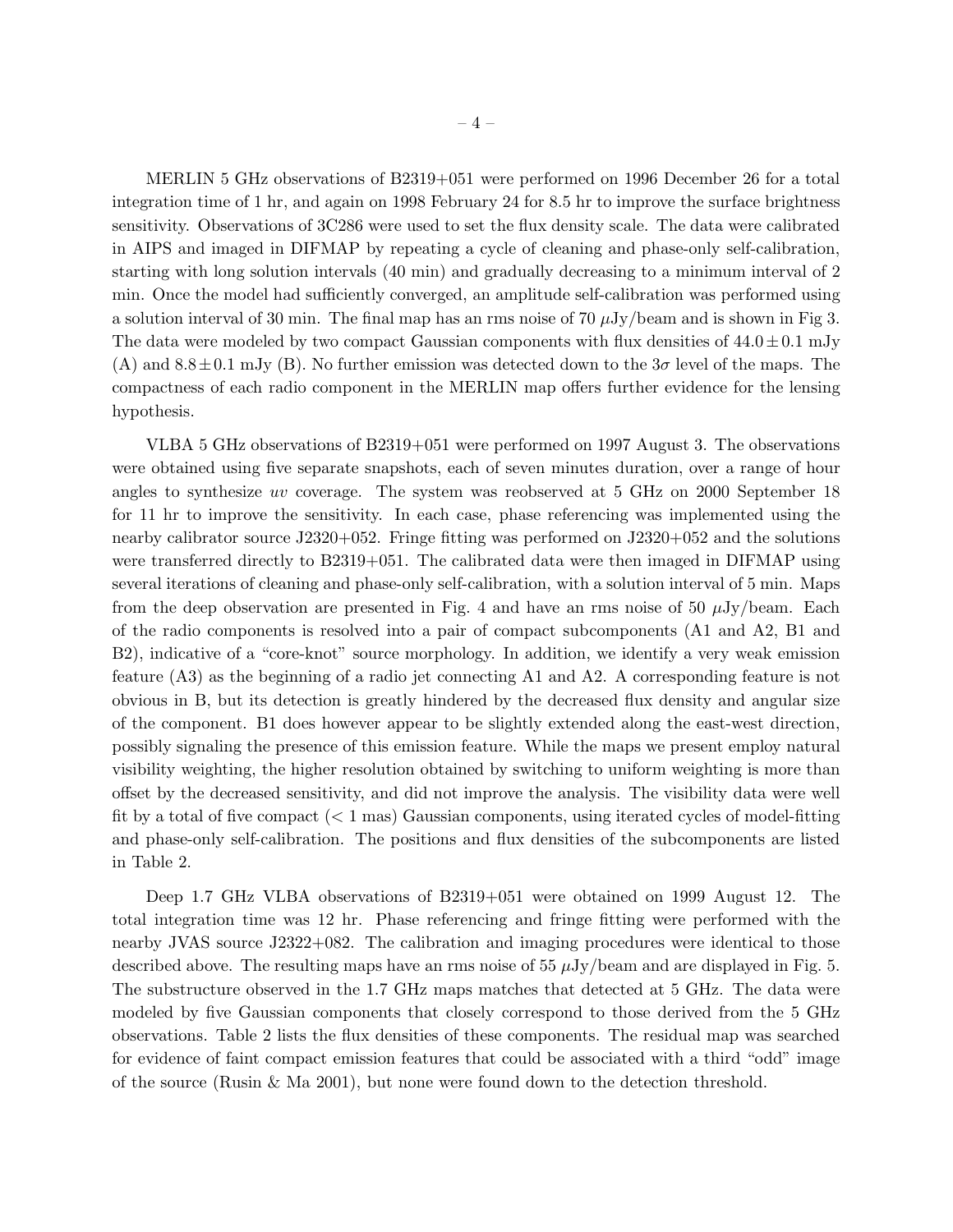The milliarcsecond-scale substructure of the B2319+051 radio components contains the unmistakable signature of gravitational lensing. First, components A and B share nearly identical morphologies, as would be expected for images of a common background source. Second, the relative inversion of the radio components is a textbook example of lensing-induced parity reversal (e.g., Schneider, Ehlers & Falco 1992). Third, the brighter component (A) covers a larger angular size, consistent with the conservation of surface brightness by gravitational lensing. Taken together, these observations offer compelling evidence that B2319+051 is a gravitational lens system.

Finally, we searched for changes in the substructure of the B2319+051 radio images by comparing the relative positions of the core and knot subcomponents in the 1997 and 2000 VLBA 5 GHz data. The likelihood of detecting evolving superluminal jets is expected to be enhanced for lensed radio sources, as magnification would increase the apparent transverse velocity. Jet evolution may offer useful constraints on the mass model, and in particular on the local magnification matrices, but this effect has not yet been observed in any gravitational lens system. We find that the A1–A2 and B1–B2 separations in the 1997 and 2000 data sets are each consistent to within 0.1 mas. Our tests indicate that this is close to the reliability limit of DIFMAP model-fitting. Consequently, there is no evidence for evolving radio substructure in B2319+051 at this time.

### 3. HST Imaging and Astrometry

Hubble Space Telescope (HST) observations of B2319+051 were obtained on 1998 May 30 with the Near-Infrared Camera and Multi-Object Spectrometer (NICMOS). The F160W filter was used, which is centered at 1.6 $\mu$ m and corresponds roughly to ground-based H band. The observations made use of the NIC2 camera, with a detector scale of  $75$  mas/pixel and a field-of-view of  $19\rlap.{''}2 \times 19\rlap.{''}2.$ The total exposure time was 2624 sec. The data were subjected to the standard NICMOS calibration pipeline, involving bias and dark current subtraction, flat-field correction, cosmic ray removal and photometric calibration. The final image is displayed in Fig. 6a. A bright elliptical galaxy (G1) is observed at the position of the radio system, but no counterparts to the radio images are detected. This suggests a very optically-faint lensed source, similar to B1127+385 (Koopmans et al. 1999) or B1933+503 (Marlow et al. 1999a). The observation of a galaxy close to the expected position does, however, satisfy an important criterion of the lensing hypothesis. A second, irregular galaxy (G2) lies 3'' 4 to the northwest of G1. A contour plot of the NICMOS image (Fig. 6b) clearly shows that G2 is composed of two subcomponents (G2a and G2b).

Photometry and relative astrometry were performed on G1 and G2 (Table 3). The elliptical surface brightness profile of G1 has an axis ratio of  $0.63 \pm 0.02$  (at the outmost isophote) and a position angle of  $52^{\circ} \pm 5^{\circ}$ . The integrated F160W magnitudes are 18.2 and 19.1 for G1 and G2, respectively, with an uncertainty of  $\pm 0.15$ . Recent spectroscopic observations using the Low Resolution Imaging Spectrograph (LRIS) on the W. M. Keck telescope have demonstrated that the galaxies are not physically associated:  $z_{G1} = 0.624$  and  $z_{G2} = 0.588$  (Lubin et al. 2000). The spectrum of G1 is consistent with an early-type galaxy. G1 has approximately the luminosity of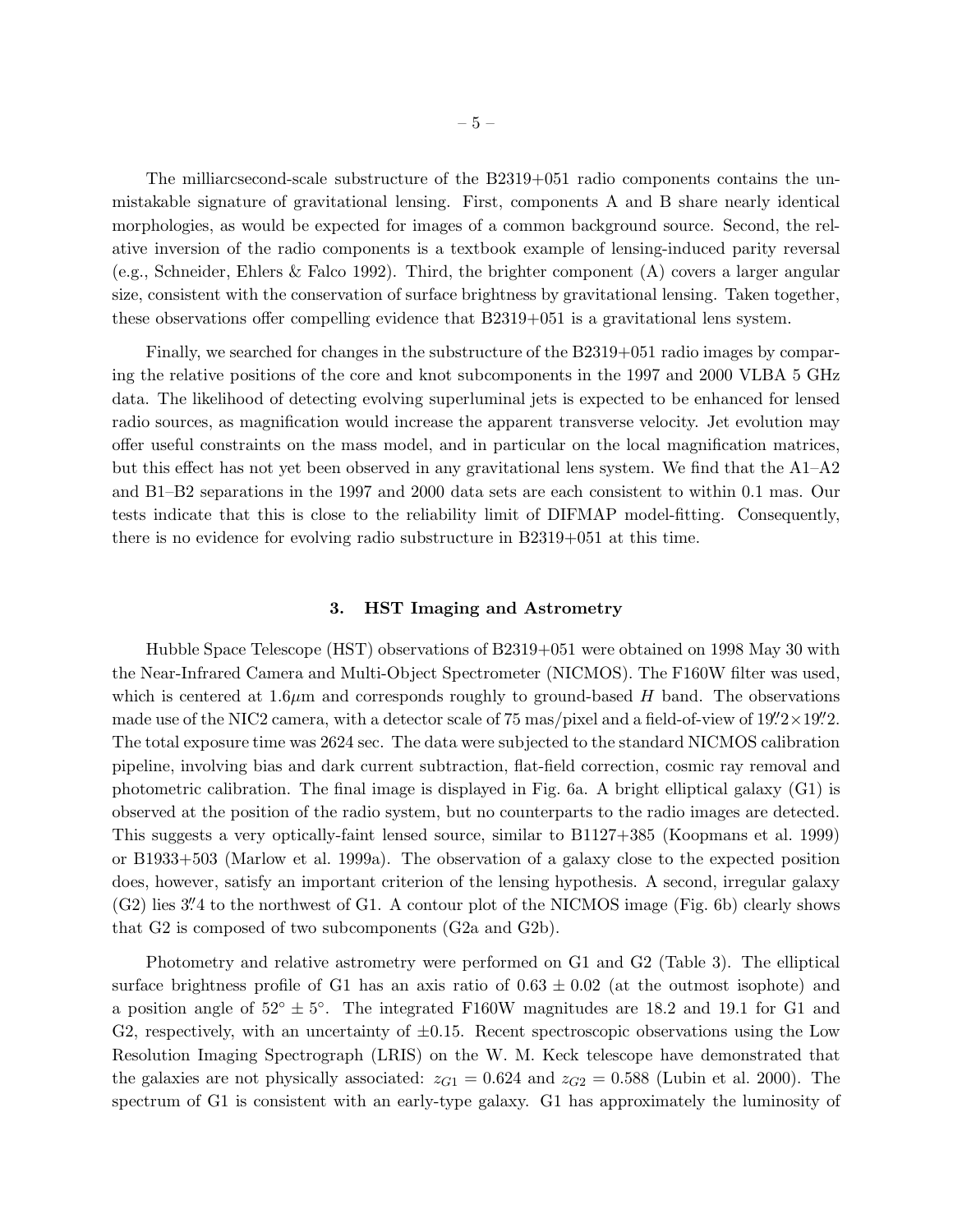an E/S0 L∗ galaxy, including a K-correction but no evolutionary correction (Poggianti 1997). The spectrum of G2 shows strong Balmer absorption lines which, when combined with the irregular morphology, suggest an interacting or merging system.

The absence of detectable counterparts to the lensed radio components means that we cannot determine the positions of the galaxies relative to the images using any one data set. We therefore attempted to extract the absolute coordinates of G1 from the Keck observations of Lubin et al. (2000). Reference stars were selected from the USNO A2.0 Catalog (Monet et al. 1996) and the astrometric solutions were calculated using Judy Cohen's coordinates program, which takes into account the distortions introduced by the LRIS optics. Eight unsaturated reference stars were selected for the program, and the estimated final rms position error is 0''45. Unfortunately, the saturation of many reference stars in the Keck image makes sub-pixel accuracy impossible with the current data set. With the solutions from the coordinates program, we have determined the position of G1 to be RA 23 21 40.817 Dec  $+05$  27 36.57 (J2000). Based on the VLBA positions of the lensed radio components, this would place G1 at  $(0.^{\prime\prime}27, -0.^{\prime\prime}66)$  relative to A1, roughly between the two lensed images.

#### 4. Mass Modeling

B2319+051 presents a greater modeling challenge than many two-image gravitational lens systems due to the lack of detected optical/infrared counterparts to the lensed radio components. Though the astrometry is not adequate to robustly fix the position of the lensing galaxy at this time, the milliarcsecond-scale radio substructure offers a sufficient number of constraints to test simple mass models. In this analysis we use the eight coordinates  $(x, y)$  of A1, A2, B1 and B2, as well as the two 5 GHz flux density ratios  $r_1 = |S_{B1}/S_{A1}|$  and  $r_2 = |S_{B2}/S_{A2}|$ . Modeling was performed with an image plane minimization (Kochanek 1991), which optimized the fit statistic

$$
\chi^2 = \sum_{i=A1, A2, B1, B2} \left[ \frac{(x_i' - x_i)^2}{\Delta x_i^2} + \frac{(y_i' - y_i)^2}{\Delta y_i^2} \right] + \sum_{i=1, 2} \frac{(r_i' - r_i)^2}{\Delta r_i^2}
$$
(1)

where primed quantities are model-predicted and unprimed quantities are observed. We assumed a tolerance of  $\Delta x = \Delta y = 0.1$  mas on the image positions and 5% on each of the flux densities  $(\Delta r \simeq 7\%)$  to account for possible modeling errors and source variability. A flat  $\Omega_{\Lambda} = 0.7$  universe with  $H_0 = 100h \text{ km s}^{-1} \text{ Mpc}^{-1}$  and a source redshift of  $z = 1.5$  were assumed for all calculations.

We first modeled B2319+051 using a singular isothermal ellipsoid mass distribution (SIE; Kormann, Schneider & Bartelmann 1994) with surface density

$$
\Sigma(x,y) = \frac{\sigma^2}{2G} \frac{\sqrt{f}}{\sqrt{x^2 + f^2 y^2}}
$$
\n(2)

where  $\sigma$  is the line-of-sight velocity dispersion and f is the projected axial ratio. Including the four parameters required to describe the unlensed source subcomponents, the model has nine free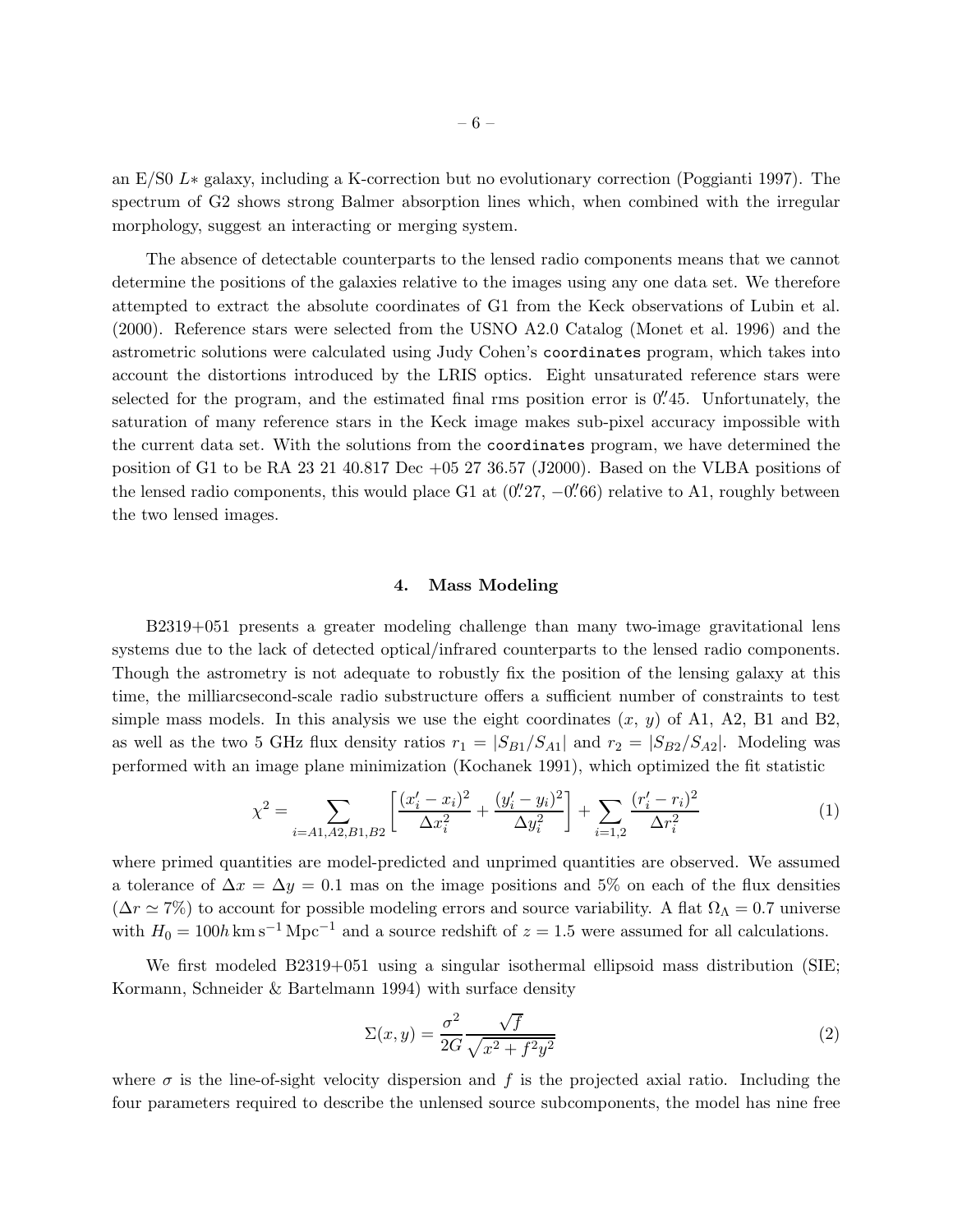parameters. Consequently, the number of degrees of freedom (NDF) is one. Not only does the model offer a rather poor fit to the radio data  $(\chi^2/\text{NDF} = 3.1)$ , but the mass distribution is predicted to lie at a position angle of  $\simeq -30^{\circ}$ , nearly orthogonal to that of the observed surface brightness of G1. This is unlikely to be a consistent scenario, as modeling studies have demonstrated that lensing mass distributions are typically well aligned with the light (Keeton, Kochanek & Falco 1998). Fixing the mass distribution at the observed galaxy position angle of 52° leads to an unacceptable fit. Even when the coordinate uncertainties are relaxed to a very liberal 1 mas,  $\chi^2/\text{NDF} = 14$  for NDF = 2, with mismatch of the subcomponent positions dominating the fit statistic. We interpret the poor performance of the single galaxy model as evidence that external shear is significantly influencing the lensing potential. Because the SIE model requires an ellipticity oriented at  $\simeq -30^{\circ}$ , galaxies along this axis are likely to be responsible for the shear. Lubin et al. (2000) detect several galaxies, including G2, to the northwest of the system. These are likely candidates for the perturbing mass.

We therefore expanded the lens model to include an external shear field of constant direction and magnitude. To reduce the number of free parameters and ensure a constrained model, we set the position angle and axial ratio of the SIE to the observed values of the G1 surface brightness. The SIE + shear model provides a much improved fit to the radio data  $(\chi^2/\text{NDF} = 0.45 \text{ with}$  $NDF = 1$ . The optimized model parameters are listed in Table 4. The preferred shear field has a magnitude of  $\gamma = 0.14$  and a position angle of  $-22^{\circ}$ . G2 is unlikely to account for all of the model-predicted shear, unless it has a much higher mass-to-light ratio than G1. (An isothermal mass distribution at 3'' a requires a velocity dispersion of  $\simeq 260 \,\mathrm{km \, s^{-1}}$  to produce a shear field with  $\gamma = 0.14$ .) The position of the lensing galaxy (0''21, -0''79) agrees well with that derived from our LRIS astrometry. The predicted time delay between components A and B is  $\simeq 18h^{-1}$  days for a flat  $\Omega_{\Lambda} = 0.7$  cosmology.

#### 5. Summary and Future Work

VLA and MERLIN observations of CLASS B2319+051 show two compact radio components separated by 1''36. Both components have virtually identical radio spectra between 1.4 and 15 GHz, consistent with them being images of a single background source. VLBA 5 GHz observations resolve each of the components into a pair of compact subcomponents. VLBA 1.7 GHz observations confirm this finding. The similar morphologies, consistent angular sizes and relative inversion of the radio components provide powerful evidence in support of the lensing hypothesis. HST/NICMOS imaging has revealed a bright elliptical galaxy at the expected position, along with a second irregular galaxy 3'' 4 to the northwest. Infrared counterparts to the radio components were not detected in this observation. However, the radio spectra and substructure along with the identification of a lensing galaxy argue that B2319+051 is, indeed, a genuine gravitational lens system.

Preliminary mass modeling has demonstrated that an isolated galaxy is unable to account for the VLBA substructure while remaining consistent with the properties of the lensing galaxy G1. Because an isolated SIE is required to be oriented nearly perpendicular to the observed surface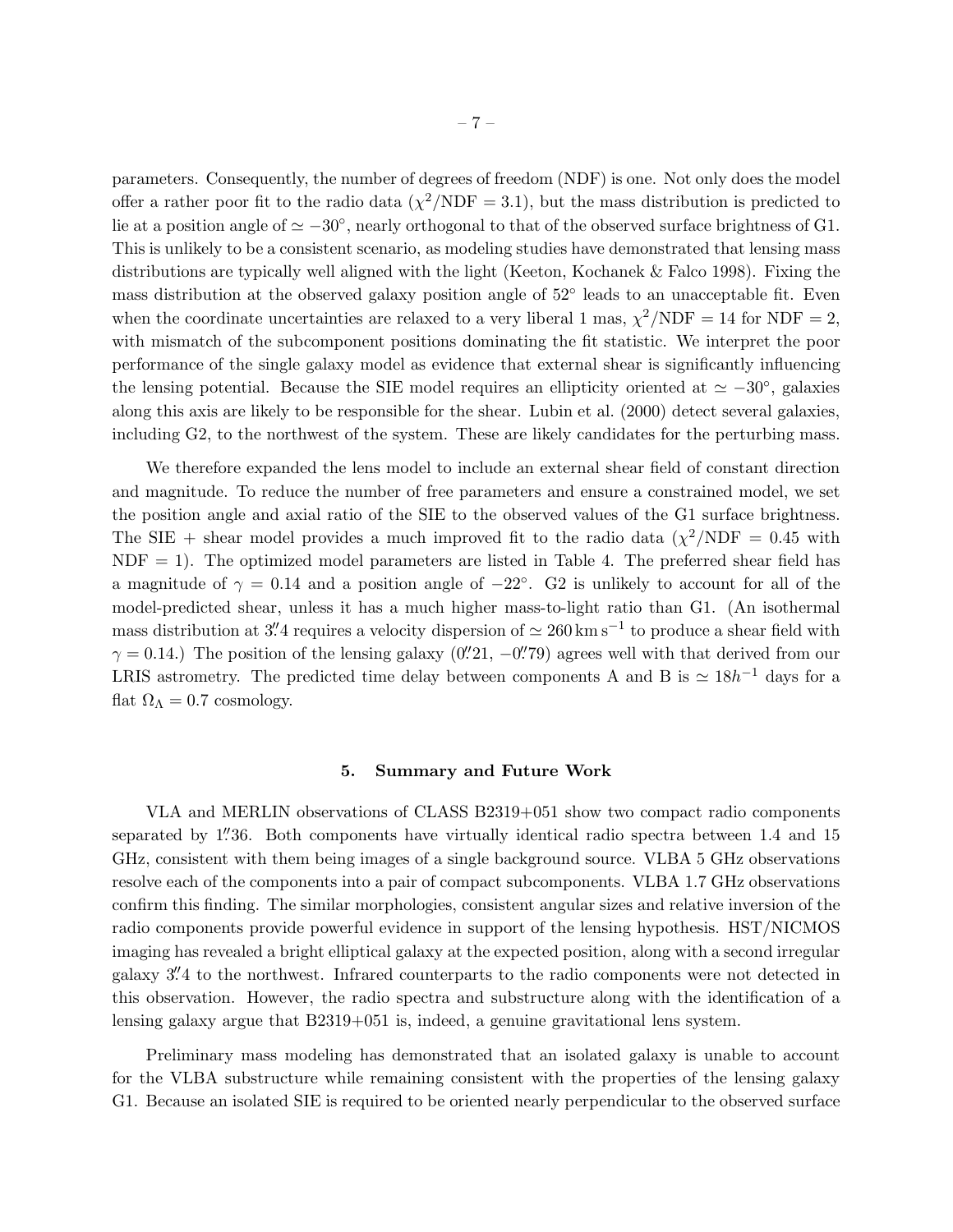brightness of G1, nearby galaxies may be contributing significant ellipticity to the lensing potential. The introduction of external shear allows for an excellent fit to the data, even when the position angle and axial ratio of the SIE are fixed to match the G1 surface brightness. The favored shear direction is consistent with mass distributions located to the northwest of G1, as detected by Lubin et al. (2000). Considering our inability to robustly fix the position of the primary lensing mass relative to the lensed images, it is quite remarkable that the simple substructure in the B2319+051 radio components not only strongly excludes an isolated galaxy model, but also selects a reasonable direction for the external shear field.

Of paramount importance to future studies of B2319+051 is the detection of optical/infrared counterparts to the lensed images. The positions of these images relative to the lensing galaxy will provide an essential check for our preliminary modeling attempt, while offering additional constraints for the construction of more realistic mass models. The detection of these images would also be a first step toward measuring the source redshift, which is a vital ingredient for Hubble constant determination. B2319+051 is currently being monitored as part of a large VLA program to measure time delays in JVAS/CLASS gravitational lens systems.

We thank the staffs of the VLA, MERLIN and VLBA for their assistance during our observing runs. The National Radio Astronomy Observatory is a facility of the National Science Foundation operated under cooperative agreement by Associated Universities, Inc. MERLIN is operated as a National Facility by the University of Manchester, on behalf of the UK Particle Physics & Astronomy Research Council. This research used observations with the Hubble Space Telescope, obtained at the Space Telescope Science Institute, which is operated by Associated Universities for Research in Astronomy Inc. under NASA contract NAS5-26555. D.R. acknowledges funding from the Zaccheus Daniel Foundation. This work was supported in part by European Commission TMR Programme, Research Network Contract ERBFMRXCT96-0034 "CERES".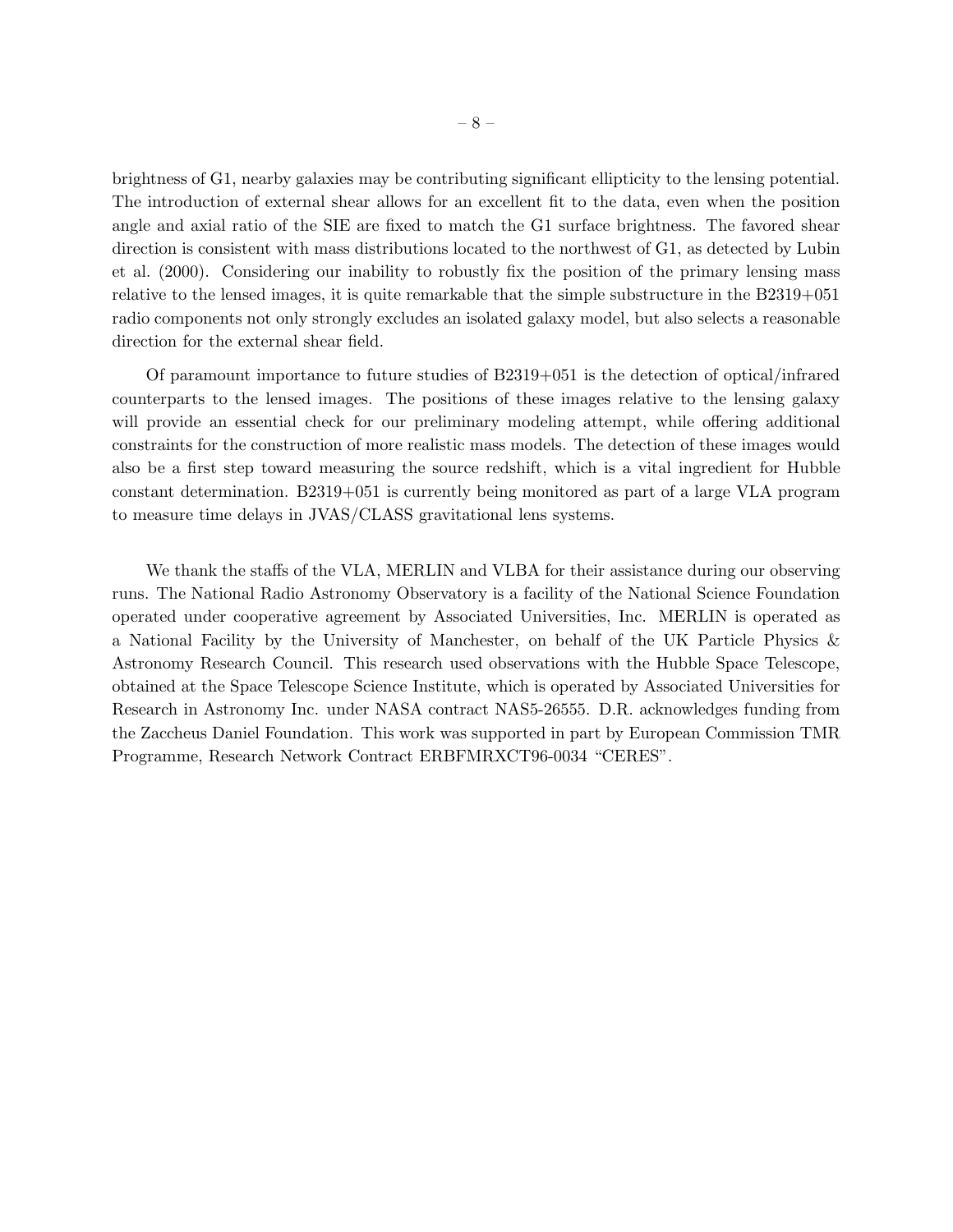### REFERENCES

- Biggs, A.D., Browne, I.W.A., Helbig, P., Koopmans, L.V.E., Wilkinson, P.N., & Perley, R.A. 1999, MNRAS, 304, 349
- Browne, I.W.A., Wilkinson, P.N., Patnaik, A.R., & Wrobel, J.M. 1998, MNRAS, 293, 257
- Cohn, J.D., Kochanek, C.S., McLeod, B.A., & Keeton, C.R. 2001, ApJ, in press (astro-ph/0008390)
- Condon, J.J., Cotton, W.D., Greisen, E.W., Yin, Q.F., Perley, R.A., Taylor, G.B., & Broderick, J.J. 1998, AJ, 115, 1693
- Douglas, J.N., Bash, F.N., Bozyan, F.A., Torrence, G.W., & Wolfe, C. 1996, AJ, 111, 1945
- Falco, E.E., Kochanek, C.S., & Muñoz, J.A. 1998, ApJ, 494, 47
- Fassnacht, C.D., et al. 1999a, AJ, 117, 658
- Fassnacht, C.D., Pearson, T.J., Readhead, A.C.S., Browne, I.W.A., Koopmans, L.V.E., Myers, S.T., & Wilkinson, P.N. 1999b, ApJ, 527, 498
- Gregory, P.C., & Condon, J.J. 1991, ApJS, 75, 1011
- Gregory, P.C., Scott, W.K., Douglas, K., & Condon, J.J. 1996, ApJS, 103, 427
- Jackson, N., et al. 1995, MNRAS, 274L, 25
- Jackson, N., et al. 1998, MNRAS, 296, 483
- Keeton, C.R., Kochanek, C.S., & Falco, E.E. 1998, ApJ, 509, 561
- King, L.J., Browne, I.W.A., Marlow, D.R., Patnaik, A.R., & Wilkinson, P.N. 1999, MNRAS, 307, 225
- Kochanek, C.S. 1991, ApJ, 373, 354
- Kochanek, C.S. 1995, ApJ, 445, 559
- Kochanek, C.S. 1996, ApJ, 466, 638
- Koopmans, L.V.E., et al. 1999, MNRAS, 303, 727
- Koopmans, L.V.E., & Fassnacht, C.D. 1999, ApJ, 527, 513
- Koopmans, L.V.E., de Bruyn, A.G., Xanthopoulos, E., & Fassnacht, C.D. 2000, A&A, 356, 391
- Kormann, R., Schneider, P., & Bartelmann, M. 1994, A&A, 284, 285
- Kundic, T., et al. 1997, ApJ, 482, 75
- Lovell, J.E.J., Jauncey, D.L., Reynolds, J.E., Wieringa, M.H., King, E.A., Tzioumis, A.K., McCullough, P.M., & Edwards, P.G. 1998, ApJ, 508L, 51
- Lubin, L.M., Fassnacht, C.D., Readhead, A.C.S., Blandford, R.D., & Kundic, T. 2000, AJ, 119, 451
- Marlow, D.R., Browne, I.W.A., Jackson, N., & Wilkinson, P.N. 1999a, MNRAS, 305, 15
- Marlow, D.R., et al. 1999b, AJ, 118, 654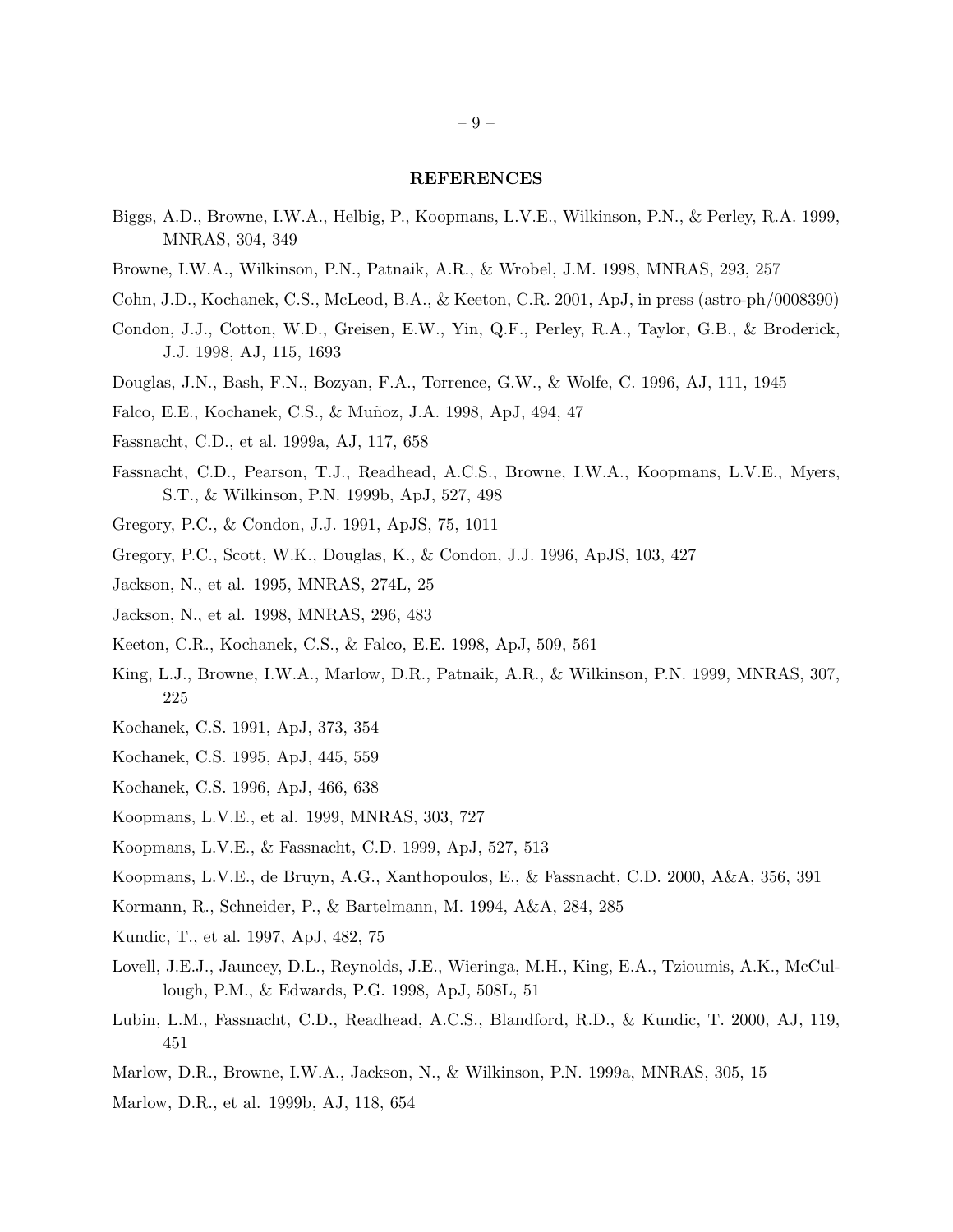- Marlow, D.R., et al. 2001, AJ, 121, 619
- Monet, D., et al. 1996, USNO-SA2.0 (U.S. Naval Observatory, Washington DC)
- Myers, S.T., et al. 1995, ApJ, 447L, 5
- Myers, S.T., et al. 1999, AJ, 117, 2565
- Patnaik, A.R., Browne, I.W.A., Wilkinson, P.N., & Wrobel, J.M. 1992, MNRAS, 254, 655
- Phillips, P.M., et al. 2000, MNRAS, 319L, 7
- Poggianti, B.M. 1997, A&AS, 122, 399
- Quast, R., & Helbig, P. 1999, A&A, 344, 721
- Refsdal, S. 1964, MNRAS, 128, 307
- Rengelink, R.B., Tang, Y., de Bruyn, A.G., Miley, G.K., Bremer, M.N., Roettgering, H.J.A., & Bremer, M.A.R. 1997, A&AS, 124, 259
- Rusin, D., Hall, P.B., Nichol, R.C., Marlow, D.R., Richards, A.M.S., & Myers, S.T. 2000, ApJ 533L, 89
- Rusin, D., & Ma, C.-P. 2001, ApJ, 549L, 33
- Schechter, P.L., et al. 1997, ApJ, 475L, 85
- Schneider, P., Ehlers, J., & Falco, E.E. 1992, *Gravitational Lenses* (Berlin: Springer-Verlag)
- Shepherd, M.C. 1997, in Astronomical Data Analysis Software and Systems IV, eds. G. Hunt & H. E. Payne, (ASP Conference Series, v125) 77
- Sykes, C.M., et al. 1998, MNRAS, 301, 310
- Turner, E.L., Ostriker, J.P., & Gott, J.R. 1984, ApJ, 284, 1
- Turner, E.L. 1990, ApJ, 365L, 43
- Wilkinson, P.N., Browne, I.W.A., Patnaik, A.R., Wrobel, J.M., & Sorathia, B. 1998, MNRAS, 300, 790
- Wisotzki, L., Wucknitz, O., Lopez, S., & Sorensen, A.N. 1998, A&A, 339L, 73

This preprint was prepared with the AAS IATEX macros v5.0.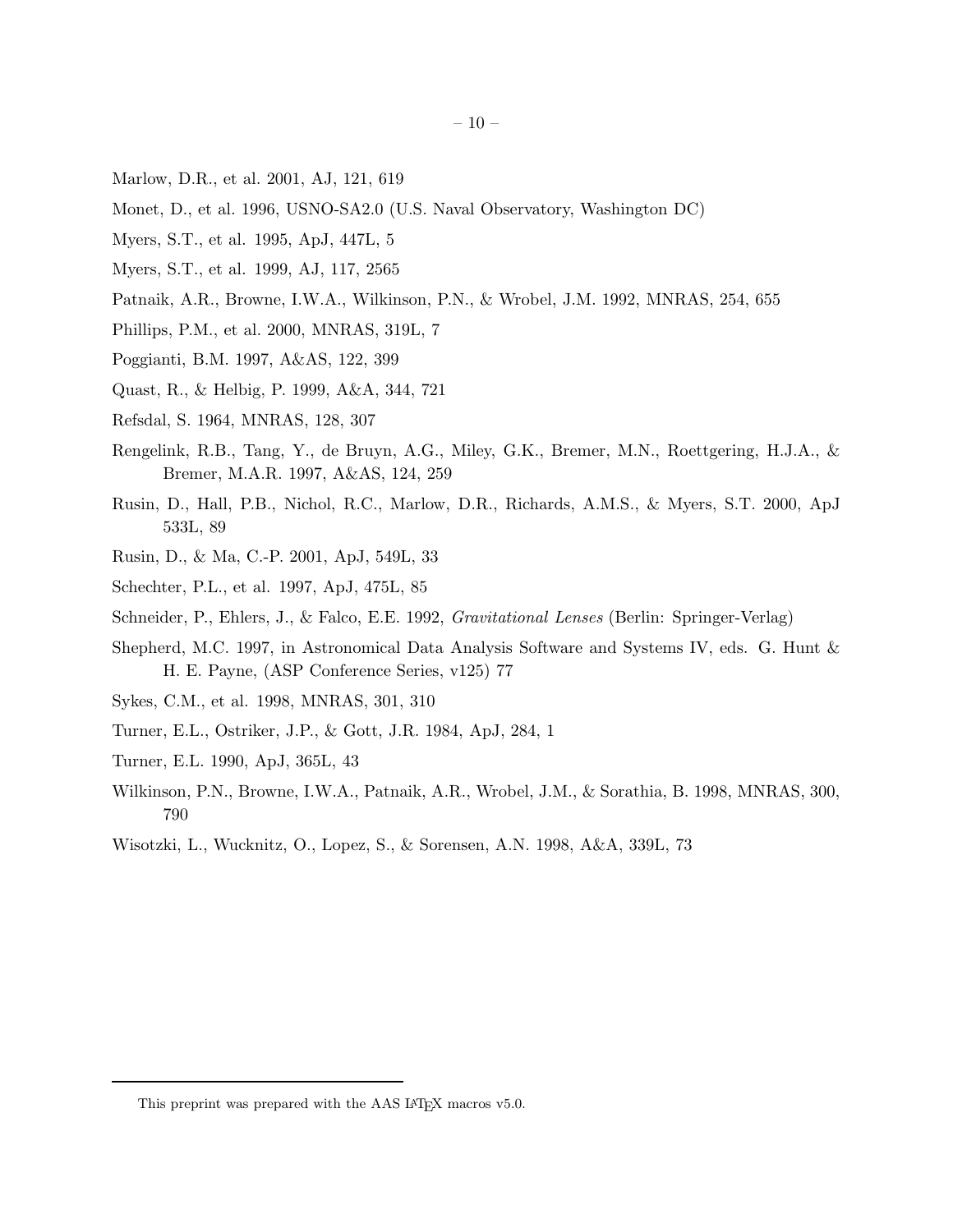| Comp | $S_{1.4}$ | $S_5$                                                       | $S_{8.4}$ | $S_{15}$ |
|------|-----------|-------------------------------------------------------------|-----------|----------|
|      |           | $70.8 \pm 0.3$ $55.8 \pm 0.1$ $25.5 \pm 0.1$ $14.8 \pm 0.4$ |           |          |
| R    |           | $14.5 \pm 0.3$ $10.8 \pm 0.1$ $5.3 \pm 0.1$ $3.4 \pm 0.4$   |           |          |

Table 1: VLA component flux densities (in mJy) at 1.4, 5, 8.4 and 15 GHz. Data for the 1999 July 29 observation. Errors in the flux densities are taken to be equal to the rms noise of the respective maps.

| Component      | $\Delta \alpha$ | $\Delta \delta$                      |      | $S_5$ (mJy) $S_{1.7}$ (mJy) |
|----------------|-----------------|--------------------------------------|------|-----------------------------|
| A1             | $\cup$          |                                      | 31.0 | 42.7                        |
| A <sub>2</sub> |                 | $-0\rlap.{''}0203 - 0\rlap.{''}0037$ | 8.3  | 14.4                        |
| A3             |                 | $-0\rlap.{''}0030 -0\rlap.{''}0024$  | 0.8  | 9.4                         |
| B1             |                 | $+0\rlap.{''}0113 -1\rlap.{''}3638$  | 6.2  | 9.2                         |
| B2             |                 | $+0\rlap.{''}0188 -1\rlap.{''}3638$  | 1.9  | 2.8                         |

Table 2: VLBA data for B2319+051. Positions are from the 18 September 2000 5 GHz observation, and are offset from RA 23 21 40.8015 Dec +05 27 37.2252 (J2000). Flux densities are listed for both the 5 GHz and 1.7 GHz VLBA observations. Model-fitting errors are  $\simeq \pm 0.1$  mas for the positions of A1, A2, B1 and B2. The positional error for A3 is substantially larger ( $\simeq$  1 mas). Uncertainties on the flux densities are  $\simeq$  5%.

| Component       | $\Delta \alpha$         | Λδ     | $m_{F160W}$ |
|-----------------|-------------------------|--------|-------------|
| G1              |                         |        | 18.2        |
| G2a             | $-2\frac{7}{257}$       | 2''421 | 19.1        |
| G2 <sub>b</sub> | $-2\rlap.{''}957$ 1"777 |        |             |

Table 3: NICMOS galaxy positions and integrated magnitudes for B2319+051. The errors on the positions are  $\pm 0''$ . The errors on the magnitudes are  $\pm 0.15$ .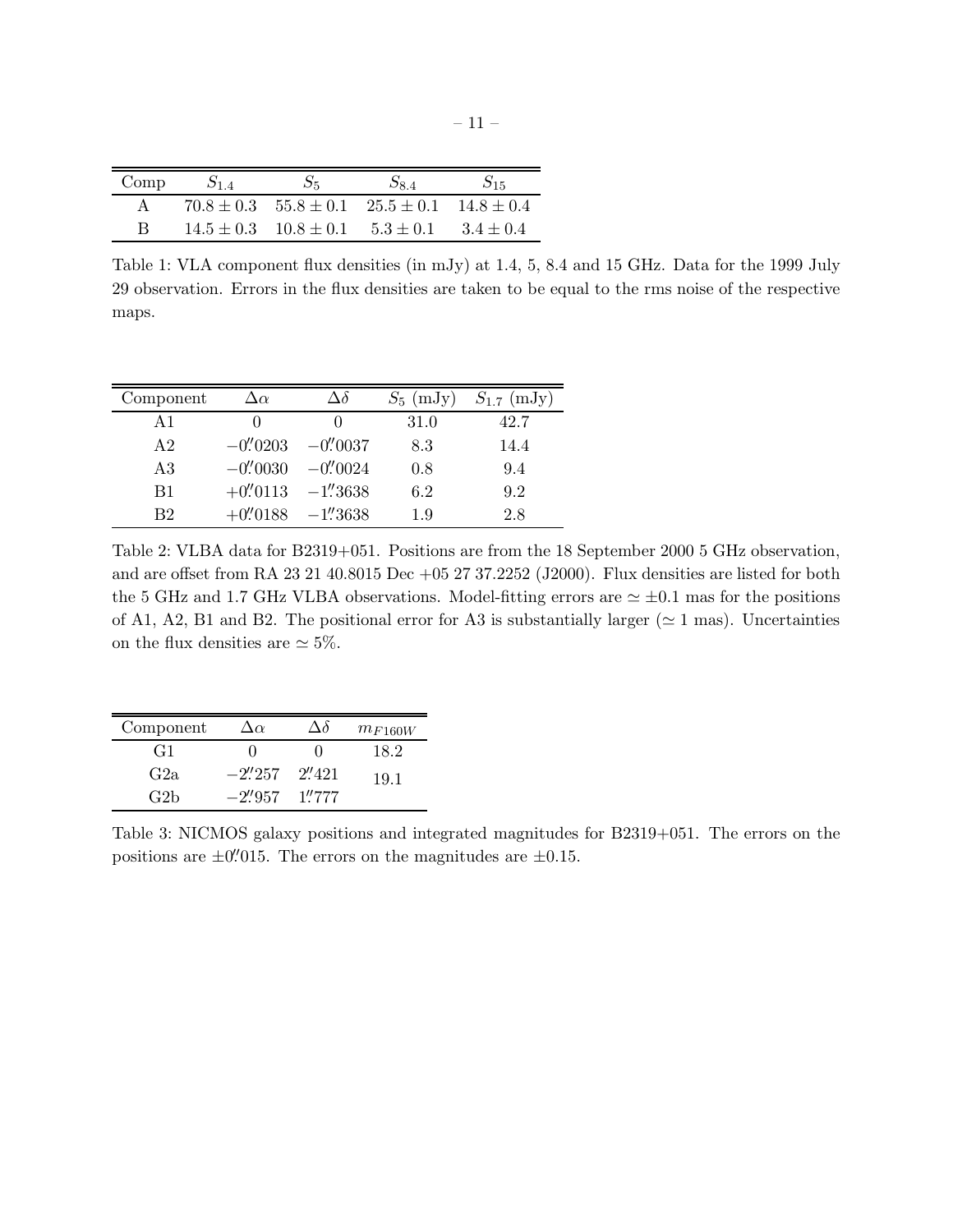| Parameter              | Value                                                                |
|------------------------|----------------------------------------------------------------------|
| $f_{G1}$               | 0.63                                                                 |
| $\sigma$ <sub>G1</sub> | $237.7 \text{ km/s}$                                                 |
| $(x,y)_{G1}$           | $(+0\rlap{.}^{\prime\prime}2085, -0\rlap{.}^{\prime\prime}7891)$     |
| $PA_{G1}$              | $+52^{\circ}$                                                        |
| $\gamma$               | 0.141                                                                |
| $PA_{\gamma}$          | $-22.4^{\circ}$                                                      |
| $(x,y)_{src1}$         | $(+0\frac{'}{2809}, -0\frac{'}{7606})$                               |
| $(x,y)_{src2}$         | $(+0\rlap{.}^{\prime\prime}\n2787, -0\rlap{.}^{\prime\prime}\n7583)$ |
| $\mu$ A1,A2            | $+12.73, +11.82$                                                     |
| $\mu_{B1,B2}$          | $-2.62, -2.61$                                                       |
| $\Delta t$             | 17.8 $h^{-1}$ days                                                   |
| $\chi^2/\text{NDF}$    | 0.45                                                                 |

Table 4: The best-fit SIE + shear model parameters for B2319+051. All values assume a flat  $\Omega_{\Lambda} = 0.7$  cosmology. Listed are the fixed surface density axial ratio  $f_{G1}$ , velocity dispersion  $\sigma_{G1}$ , coordinates  $(x, y)_{G1}$  and fixed position angle  $PA_{G1}$  for the SIE; magnitude  $\gamma$  and position angle  $PA_{\gamma}$  for the external shear; recovered source coordinates  $(x, y)_{src}$ , predicted magnifications  $\mu$  and time delay  $\Delta t$ . The image positions are reproduced almost exactly, and are not listed.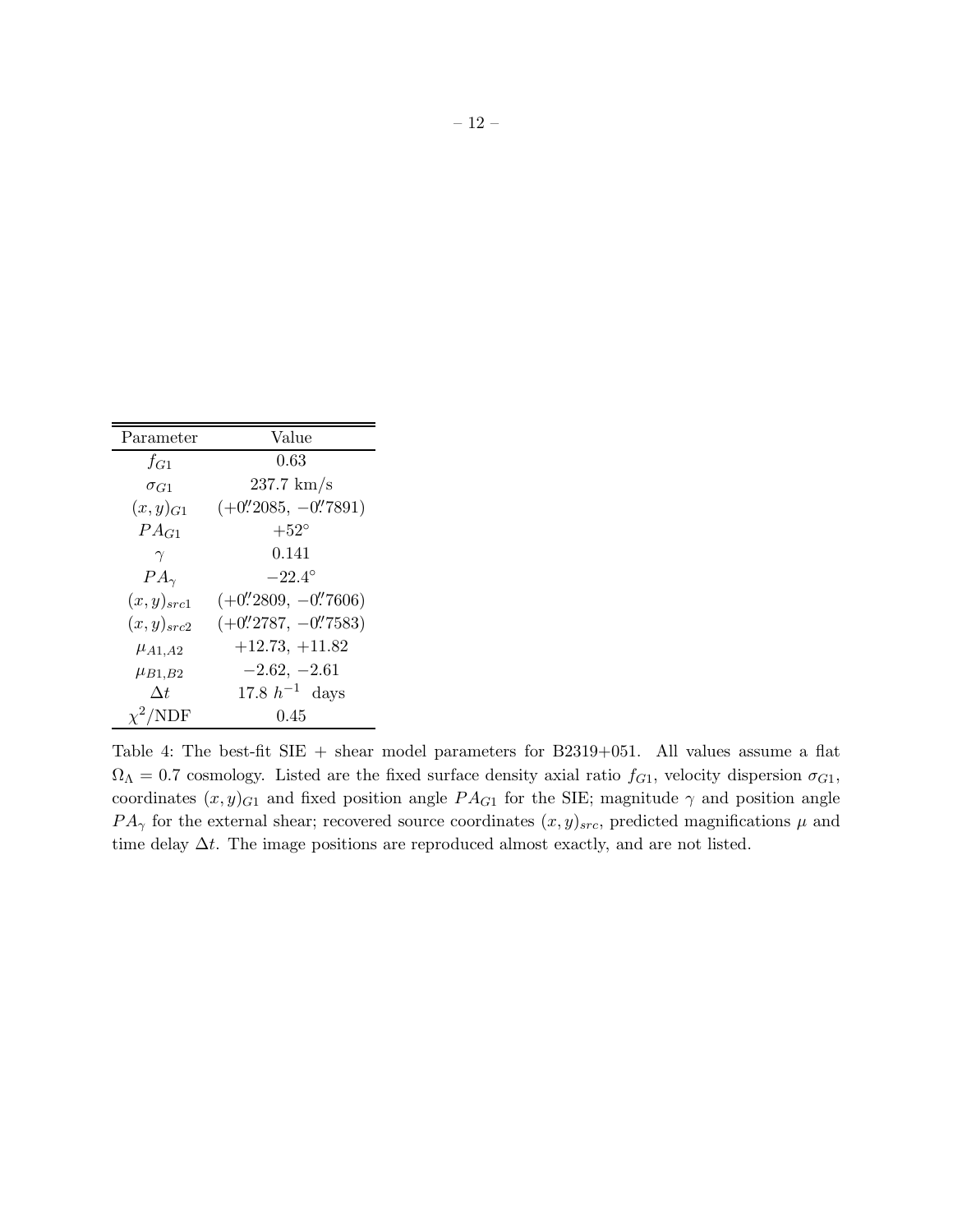

Fig. 1.— VLA 8.4 GHz discovery snapshot observation of B2319+051 taken 1995 August 29. The lowest contour is at  $\pm 3\%$  of the map peak of 26.3 mJy/beam, and contour levels increase by factors of 2. The synthesized beam is  $0.^{\prime\prime}276\times0.^{\prime\prime}219$  at 17.4°. The data have been naturally weighted.



Fig. 2.— Component radio spectra based on the VLA 1.4, 5, 8.4 and 15 GHz data of 1999 July 29.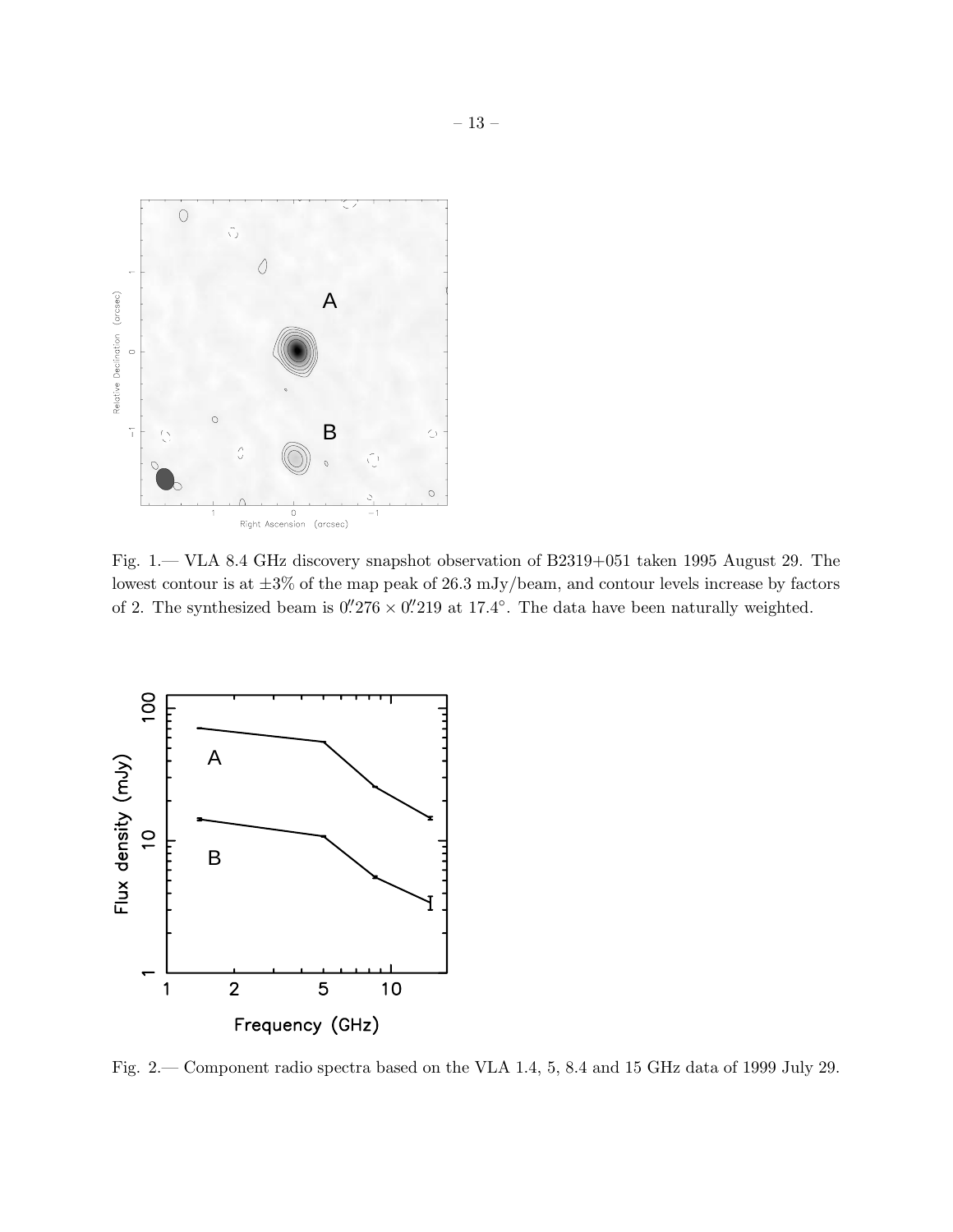

Fig. 3.— MERLIN 5 GHz observation of B2319+051 taken 1998 February 24. The lowest contour is at  $\pm 1\%$  of the map peak of 42.4 mJy/beam, and contour levels increase by factors of 2. The synthesized beam is  $0.^{\prime\prime}091\times0.^{\prime\prime}048$  at  $21.9^\circ$ . The data have been naturally weighted.



Fig. 4.— VLBA 5 GHz observation of B2319+051 taken 2000 September 18. The beam is  $3.7 \times 1.8$ mas at −2.5 ◦ . The data have been naturally weighted. (a) Left: Component A. The lowest contour is at  $\pm 1\%$  of the map peak of 30.1 mJy/beam, and contour levels increase by factors of 2. (b) Right: Component B. The lowest contour is at  $\pm 3\%$  of the map peak of 5.9 mJy/beam, and contour levels increase by factors of 2.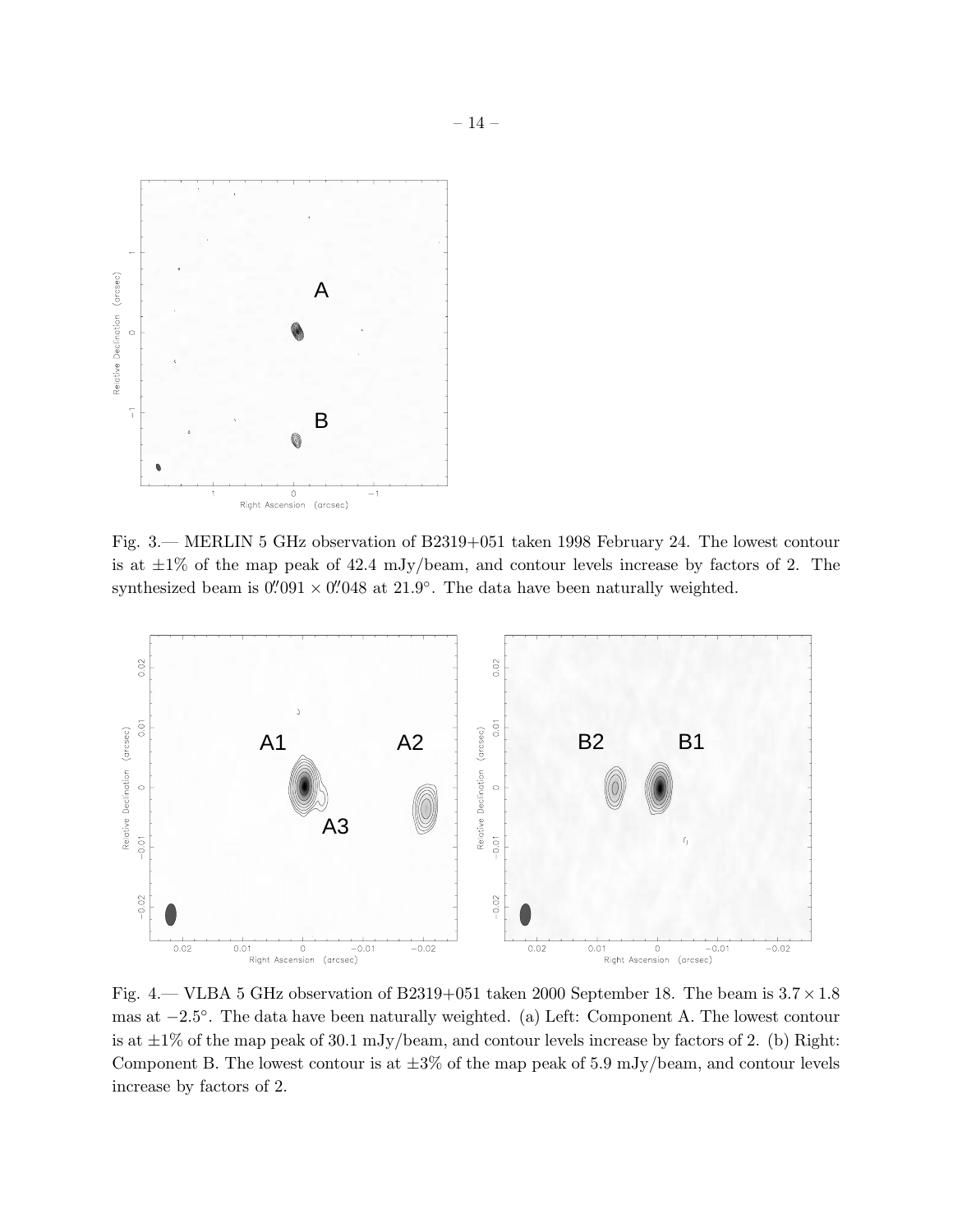

Fig. 5.— VLBA 1.7 GHz observation of B2319+051 taken 1999 August 12. The beam is  $10.3 \times 5.1$ mas at −2.6 ◦ . The data have been naturally weighted. (a) Left: Component A. The lowest contour is at  $\pm 0.5\%$  of the map peak of 46.8 mJy/beam, and contour levels increase by factors of 2. (b) Right: Component B. The lowest contour is at  $\pm 2.5\%$  of the map peak of 6.3 mJy/beam, and contour levels increase by factors of 2.



Fig. 6.— NICMOS F160W images of B2319+051. North is up, east is left. The area shown is  $6\rlap.{''0} \times 6\rlap.{''0}$ . (a) Left: Final map. (b). Right: Contour map. The contour levels are  $(1, 2, 3, \ldots 28)$  $\times$  rms noise in the image. Note the absence of any counterparts to the lensed radio images, and the two surface brightness peaks of G2.